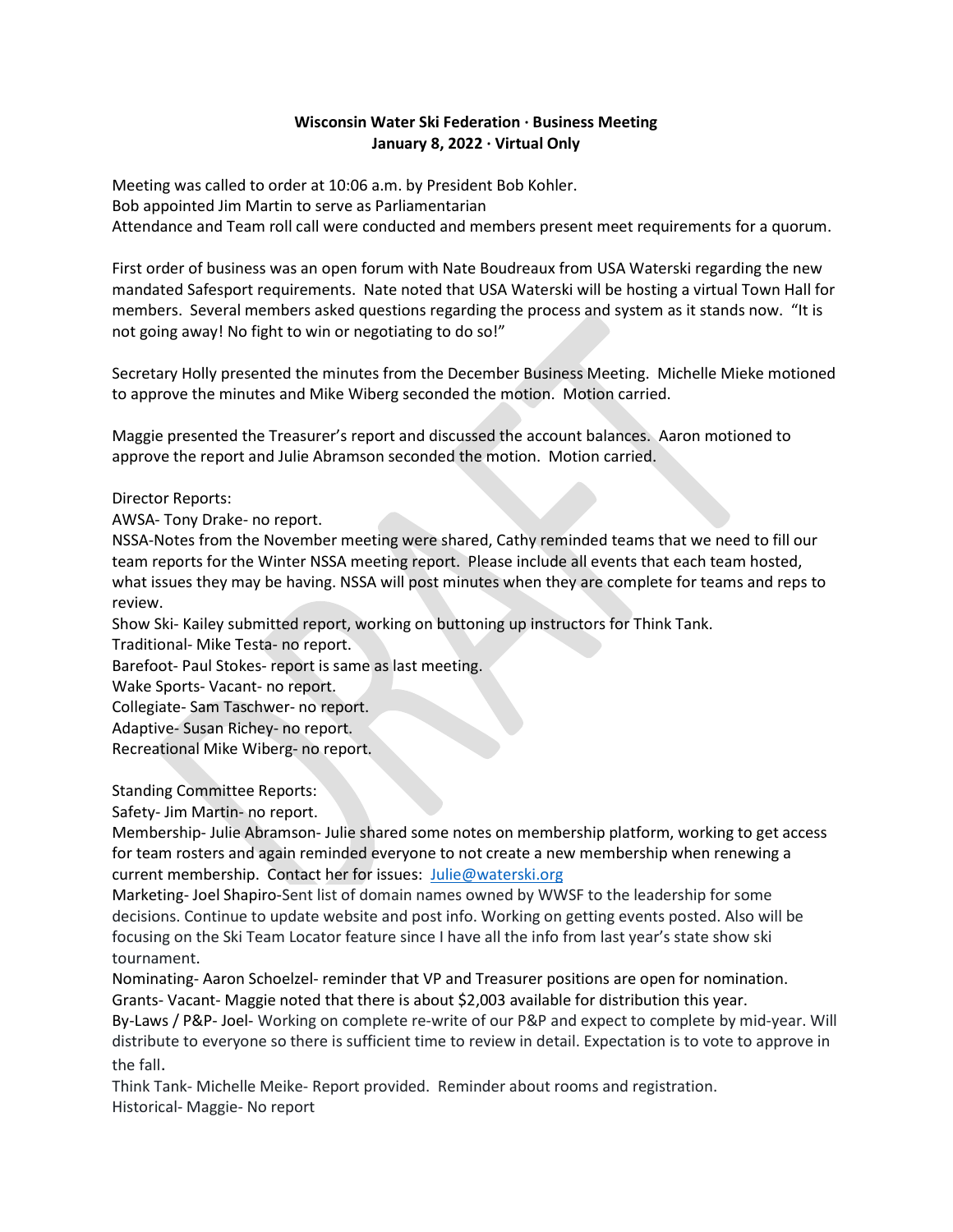Hall of Fame- Aaron Schoelzel- prepping for annual awards banquet, discussed timed acceptance speeches and photo reals.

Special committee Reports- Vacant- Chris Coupland is interested in taking care of this annual event.

Mike Wiberg motioned to adjourn the meeting and Maggie seconded the motion. Motion carried.

Takeaways: Team Reports, anyone interested in being an official at State get paperwork submitted, Safesport updates, Think Tank Registration.

Next Meeting- February 5<sup>th</sup>, 2022 at Springville Wharf, Plover WI.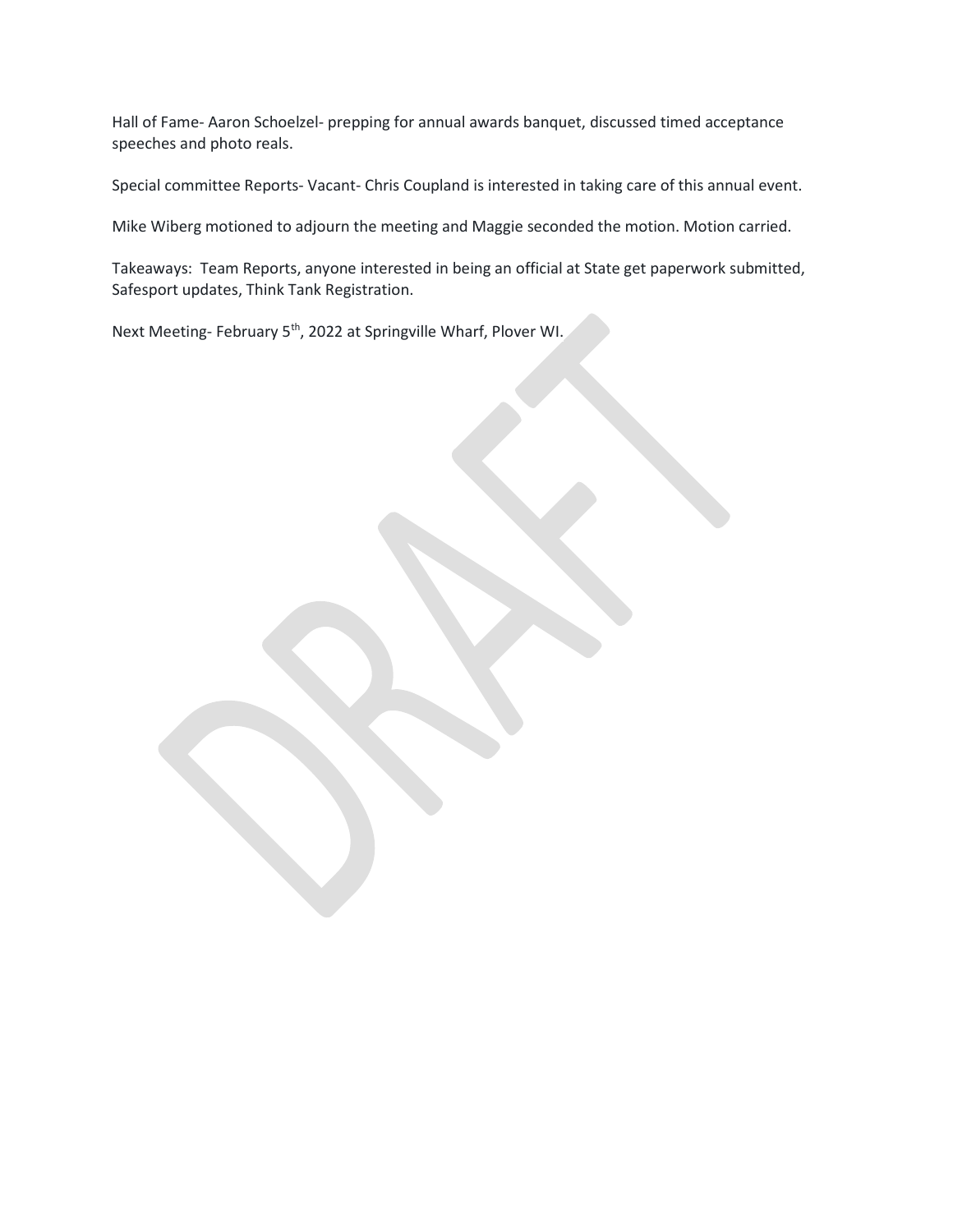# **SHOW SKI SPORT DISCIPLINE DIRECTOR REPORT**

### **Show Ski Representative:** Kailey Koehler

**WWSF Meeting Date:** January 7th, 2022

### **Think Tank:**

Show Skiers are looking forward to Think Tank 2022! Almost all of the instructors have been selected. We believe we have quality instructors who will do a great job teaching, guiding, and answering questions about several different aspects of Show Skiing.

We will have a mandatory Zoom meeting prior to Think Tank in order to discuss Zoom protocol, expectations, safety precautions, and responsibilities of instructors. Our goal is to ensure Tanks are run smoothly and safely.

An application for the "Pyramid Climbing for Teams" clinic has been posted on the WWSF Facebook page and it is also on the WWSF website. Teams, if you want to participate in this clinic, please fill out the application.

### **Ski Camp:**

I will be posting the link for ski camp on the WWSF Facebook page soon. The link will also be on the WWSF Website. Applications are due by February 1st.

### **Officials Applications**:

The Official's Application for those who are interested in volunteering to be a judge, secretary, scorer, timer, safety, or tournament driver for the WI State Waterski Tournament has been sent out to all rated officials. Thanks to Joel Shapiro, the application is now in a 'JotForm' format. There has been a lot of positive feedback on the application being quick and easy to fill out. Thanks, Joel!

We have been receiving lots of inquiries. I have asked Melanie from USAWto resend the Official's Application in hopes to get more people to sign up. All applications are due by **February 1st, 2022.**

# **2021 Wisconsin State Show Championships:**

We will again seed teams for the 2022 State Championships at the WWSF Think Tank Meeting. This is a mandatory event for all teams. We will have a screen at the front of the room where the running order will be posted.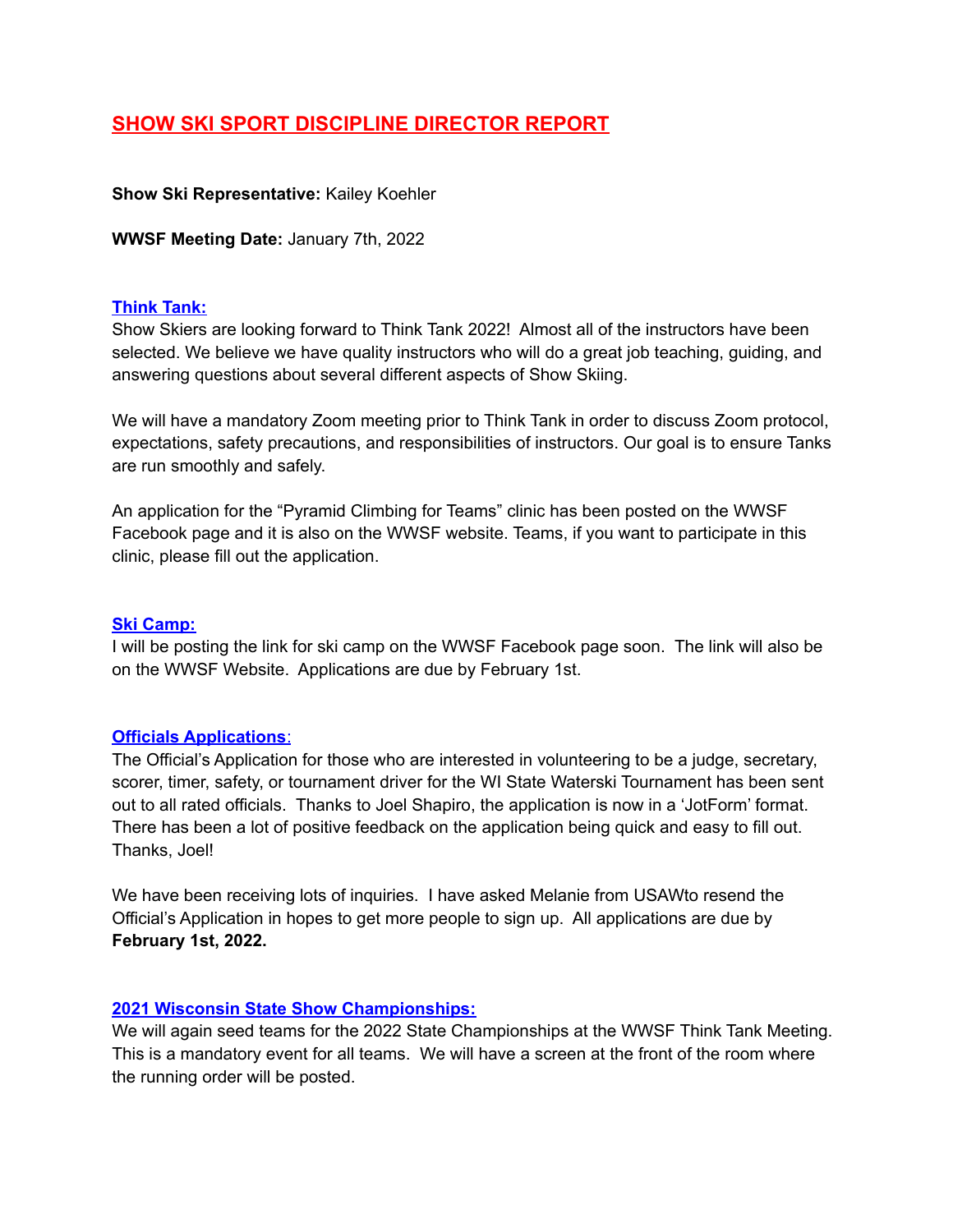### **Show Ski Discipline Director Budget**

The Hall of Fame Committee recently met to discuss several different topics. It was brought to our attention that there is an individual who has been working extremely hard to promote the sport of waterskiing, specifically in the area of Freestyle Jump. Carter Buchman has been putting on 'Buck Up' tournaments for the last 2 years, and he continues to prepare for more tournaments this upcoming summer. That being said, the committee suggested that we find a way to financially help Carter as he puts on these tournaments and grow the sport. In 2021, only \$211 of the \$500 budget was spent. In 2022, I would like to use the Show Ski Budget to give \$500 to Carter to use for his Buck Up tournaments. As a whole, we (the WWSF) would love to see more people with this passion put on events to grow our sport!

# **Reminders:**

- Teams must attend 3 out of 4 General Business Meetings.
- Sign up for Think Tank on the WWSF website
	- Sign up for the Pyramid Tank, if interested

As always, I can be reached at [kailey@waterski.org](mailto:kailey@waterski.org) to address any questions, comments, or concerns.

Respectfully submitted,

Kailey Koehler WWSF Show Ski Discipline Director

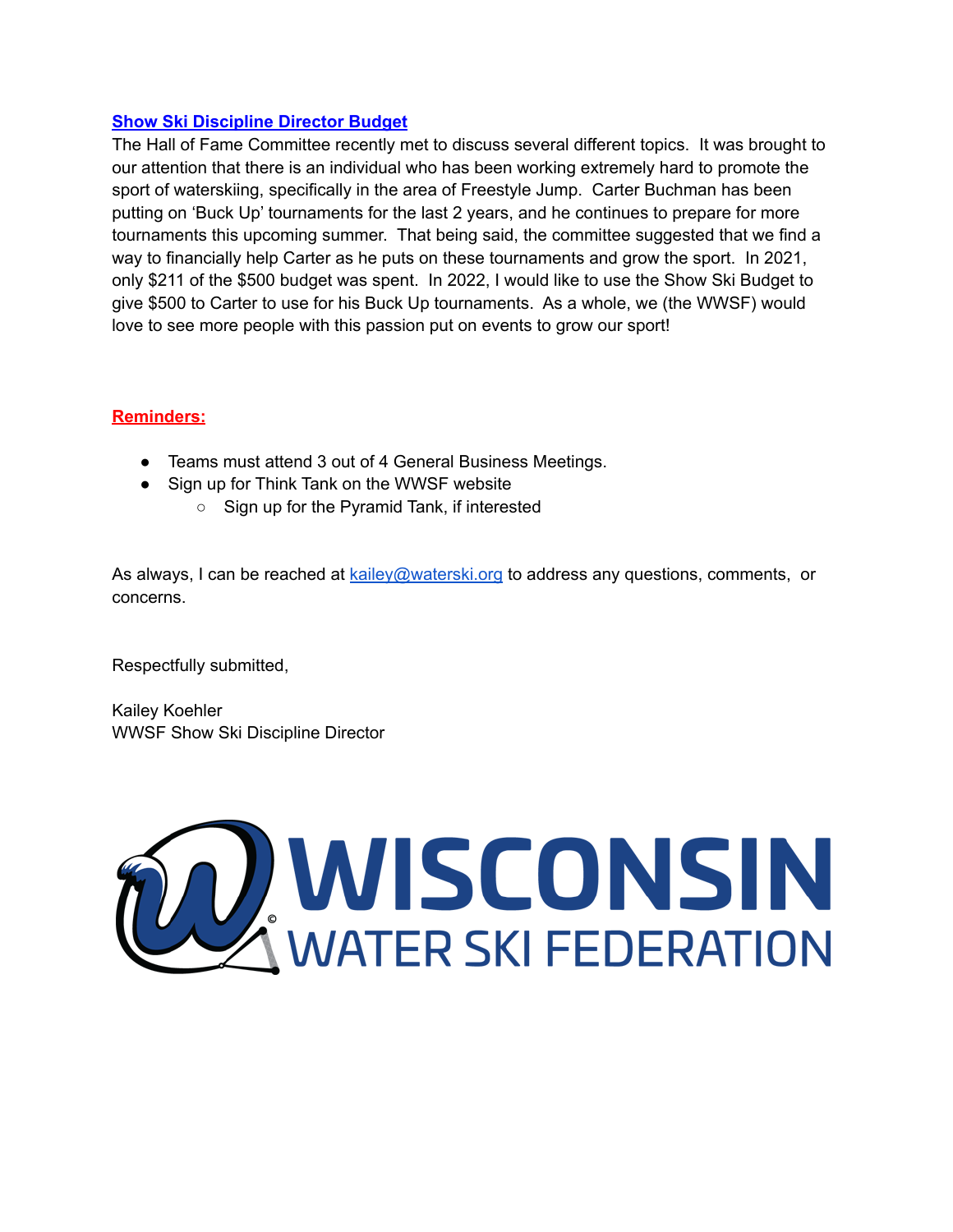# Think Tank Report January 8th 2022

Think Tank will be held at Chula Vista Resort, Wisconsin Dells, March 4th-6th 2022.

Think Tank 2022 committee members are Michelle Meike (chair), Joel Shapiro (IT), Kailey Koehler, Aaron Schoelzel and Holly Buchman. The committee will follow all CDC, local, state, and federal and venue guidelines regarding Covid protocol, to be able to provide the best version of Think Tank possible. As of now Think Tank, will be in-person only for attendees, instructors and Safe Sport protocol will be followed.

Booking ID Number: I01503 JR Tower \$149.00 2 Bedroom Condo \$269.00 3 Bedroom Condo \$369.00 Call 1-877-746-9413 to make reservation

Kailey has the instructors lined up for Think Tank. The Expo Packets have been sent out to the vendors. The Swivulator company is under new ownership and going to be sponsor of Think Tank. New projectors will need to be purchased as the old ones are not compatible with the newer laptops. Social Media posts on clinics and instructors will start this coming week.

As of now, there are no new inductees for the WWSF Recognition/ Hall Of Fame Banquet on Saturday night. The 2021 inductees are Lisa Lamb Fitzgerald, Jeff Henke, Cathy Luiting and Gerry Luiting. They are receiving their induction in 2022 due to Covid concerns in 2021.

Think Tank Registration is open. Go to watertski.org to register.

Early bird pricing is 12-5-21 – 1-31-2022 Advance is 2-1-2022 – 3-2-2022.

|           | <b>ALA CARTE</b> |             |                       |
|-----------|------------------|-------------|-----------------------|
| <b>TT</b> | <b>RB/HOF</b>    | <b>SSPA</b> |                       |
| \$50      | $$45$ (LA)       | \$40(LA)    | (\$135)               |
| \$40      | \$40             | \$35        | (\$115)               |
| \$30      | \$40             | \$30        | (\$100)               |
|           |                  |             |                       |
| <b>TT</b> | <b>RB/HOF</b>    | <b>SSPA</b> |                       |
| \$35      | \$40             | \$30        | (\$105)               |
| \$25      | \$40             | \$30        | \$95)                 |
|           |                  |             | <b>BUNDLE PRICING</b> |

Respectively Submitted by, Michelle Meike WWSF Think Tank Chair [michelle@waterski.org](mailto:michelle@waterski.org) 262-492-0895